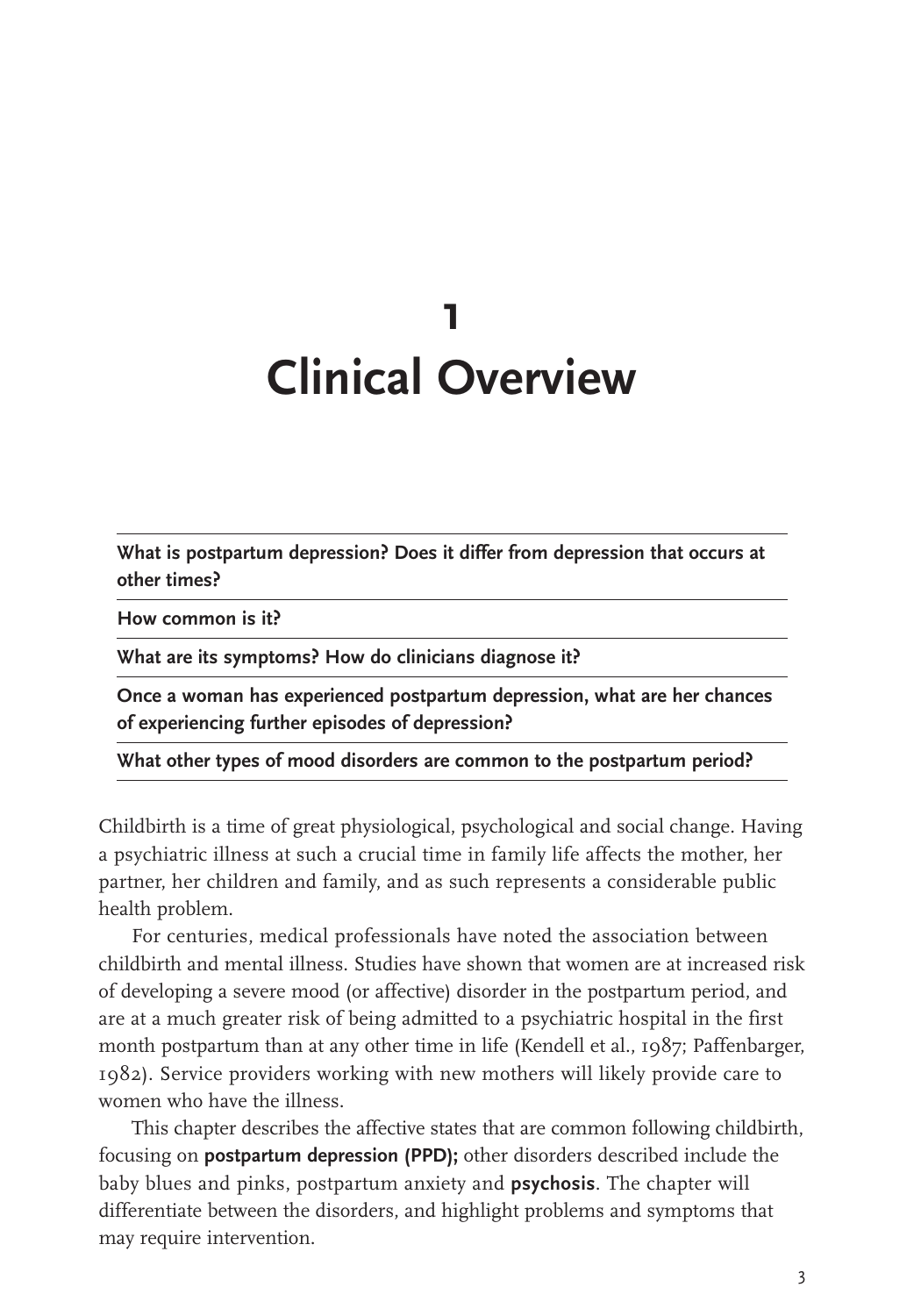# **Postpartum Depression (PPD)**

### WHAT IS PPD?

Clinicians and researchers use the term "postpartum depression," or "PPD," to refer to non-psychotic depression that occurs shortly after childbirth.

### does it differ from other depressions?

Apart from the fact that it happens soon after childbirth, PPD is clinically no different from a depressive episode that occurs at any other time in a woman's life. The symptoms are the same as in general depression, and must meet the same criteria for diagnosis. However, not surprisingly, the content of the symptoms of PPD often focuses on motherhood or infant care topics.

#### WHAT CAUSES IT?

Although health professionals do not know what causes depression (and therefore PPD), they accept that there is no single cause. Physical, hormonal, social, psychological and emotional factors may all play a part in triggering the illness. This is known as the **biopsychosocial model** of depression, and is accepted by most researchers and clinicians. The factor or group of factors that trigger PPD vary from one individual to the other.

# how common is it?

PPD is the most common complication of child-bearing. Although the rates given in individual studies vary greatly, a meta-analysis of 59 studies of more than 12,000 women found that PPD affects an average of 13 per cent of women (O'Hara & Swain, 1996).

#### WHEN DOES IT START?

The time period used to define "postpartum" varies, from immediately following childbirth to four weeks (according to formal diagnostic classification systems) after childbirth or up to a year, according to some research studies. Symptoms usually begin within the first four weeks postpartum, although they can start up to 12 months afterwards. However, service providers may not detect and treat PPD until much later. Often, questioning will reveal that the symptoms actually began much earlier than the woman had disclosed to a health care provider.

### how do clinicians diagnose it?

A physician or licensed **psychologist** makes a formal diagnosis of depression. Professionals use numerous methods to elicit the information needed to make a diagnosis, including standardized clinical interviews. The clinician's judgment is essential in deciding whether or not an individual's symptoms meet diagnostic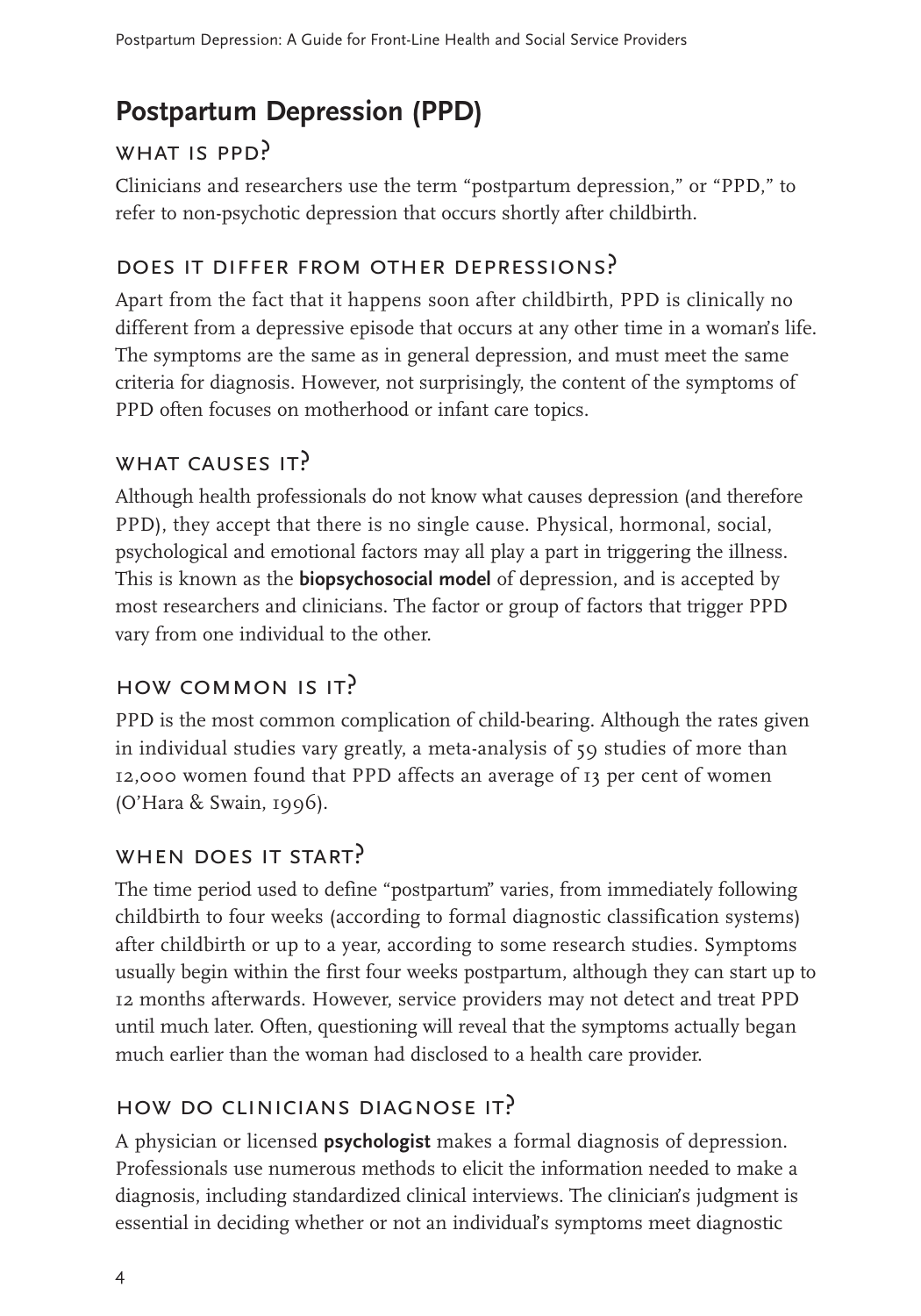criteria, in terms of severity or duration of symptoms. The formal classification system used in North America is the American Psychiatric Association (APA) *Diagnostic and Statistical Manual of Mental Disorders, Fourth edition*, or *DSM-IV* (American Psychiatric Association, 1994). (See Figure 1–1 for *DSM-IV* criteria for a major depressive episode.)

To indicate an episode of PPD using *DSM-IV* criteria, the physician or psychologist would indicate that it is an episode of major depressive disorder with the specifier "postpartum onset" (which means that the symptoms occurred within four weeks of the woman's having given birth).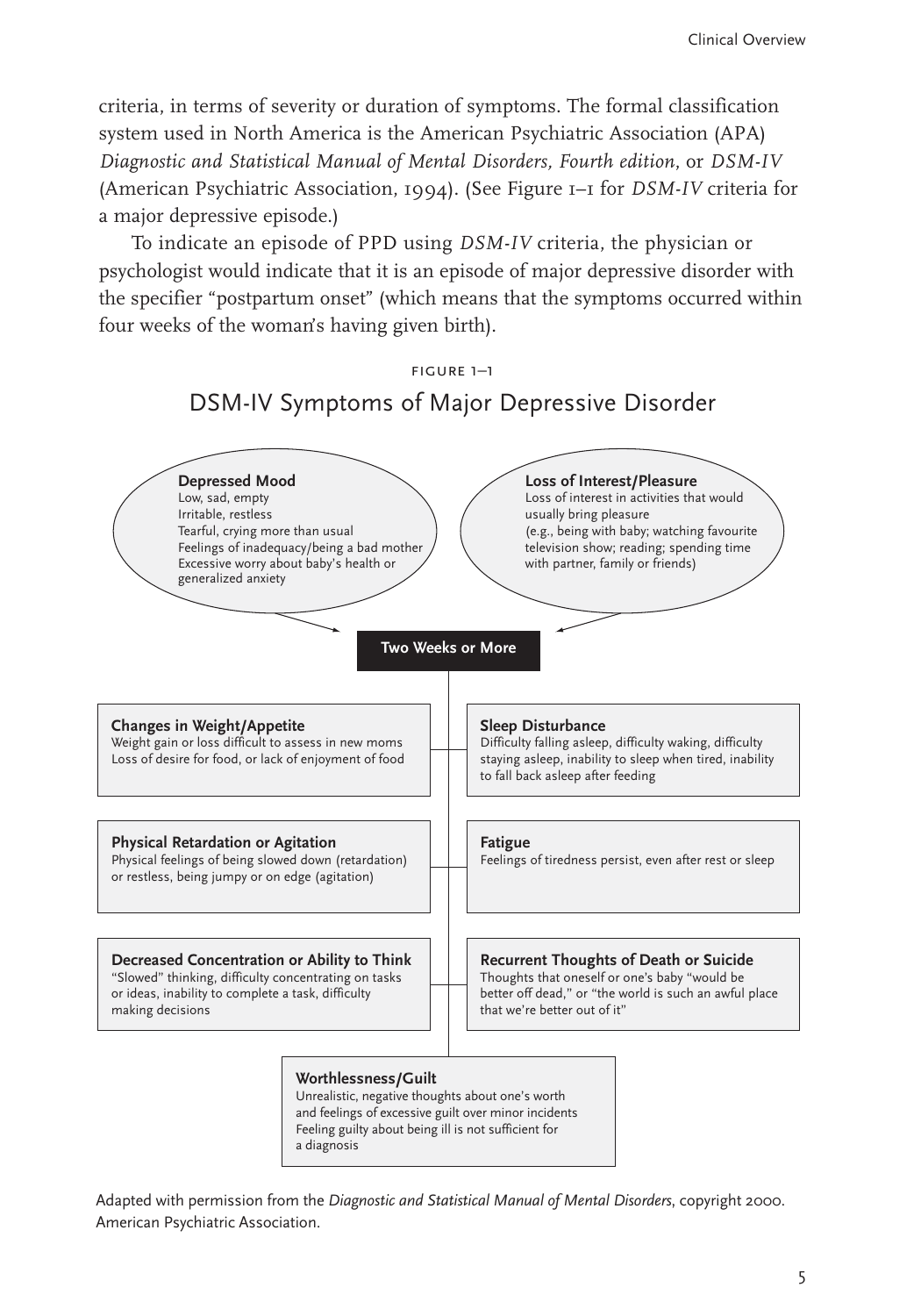Individuals must have exhibited *either* a *depressed mood* or a *loss of interest or pleasure* in usual activities (called **anhedonia**) continually, for a minimum of two weeks. In addition, they must have experienced other symptoms from a given list of seven, for a minimum of two weeks.

A clinician will diagnose major depression if the individual has a low mood or anhedonia, plus four other symptoms (for a minimum of five symptoms). People with a low mood or anhedonia with fewer than four symptoms will receive a diagnosis of minor or moderate depression.

### how can service providers rule out other causes?

It is imperative that the symptoms displayed a) represent a change from the individual's normal functioning and b) cause impairment in everyday life. Through referral to the family doctor or another physician, as appropriate, providers should rule out other medical conditions that may cause similar symptoms and may be common in the postpartum period (e.g., thyroid dysfunction, diabetes, anemia, autoimmune diseases).

# how long does it last?

The length of an episode varies from a number of weeks to a number of months. Some women say it can take up to a year for them to feel back to their normal selves. In a small number of cases, the episode may not remit and the women experience chronic episodes of depression.

### WILL IT COME BACK AGAIN?

Experiencing an episode of depression, at any time in life, increases the likelihood of experiencing further episodes. Research suggests that the *minimum* risk of experiencing a non–childbirth-related episode of illness is 25 per cent (Wisner et al., 2001) and the risk of having another postpartum episode may be as high as 40 per cent, with approximately 24 per cent of all recurrences occurring within the first two weeks postpartum (Wisner et al., 2004).

### **Are There Effective Treatments for Depression?**

*Health professionals can effectively treat depression and most women fully recover.* Depending on the nature of the illness, treatments can include medication, psychological therapies, counselling and support groups. The different types of treatment available are discussed in detail in Chapter 5.

For a discussion of who to refer to and how to obtain a formal diagnosis of PPD, please see Chapter 6.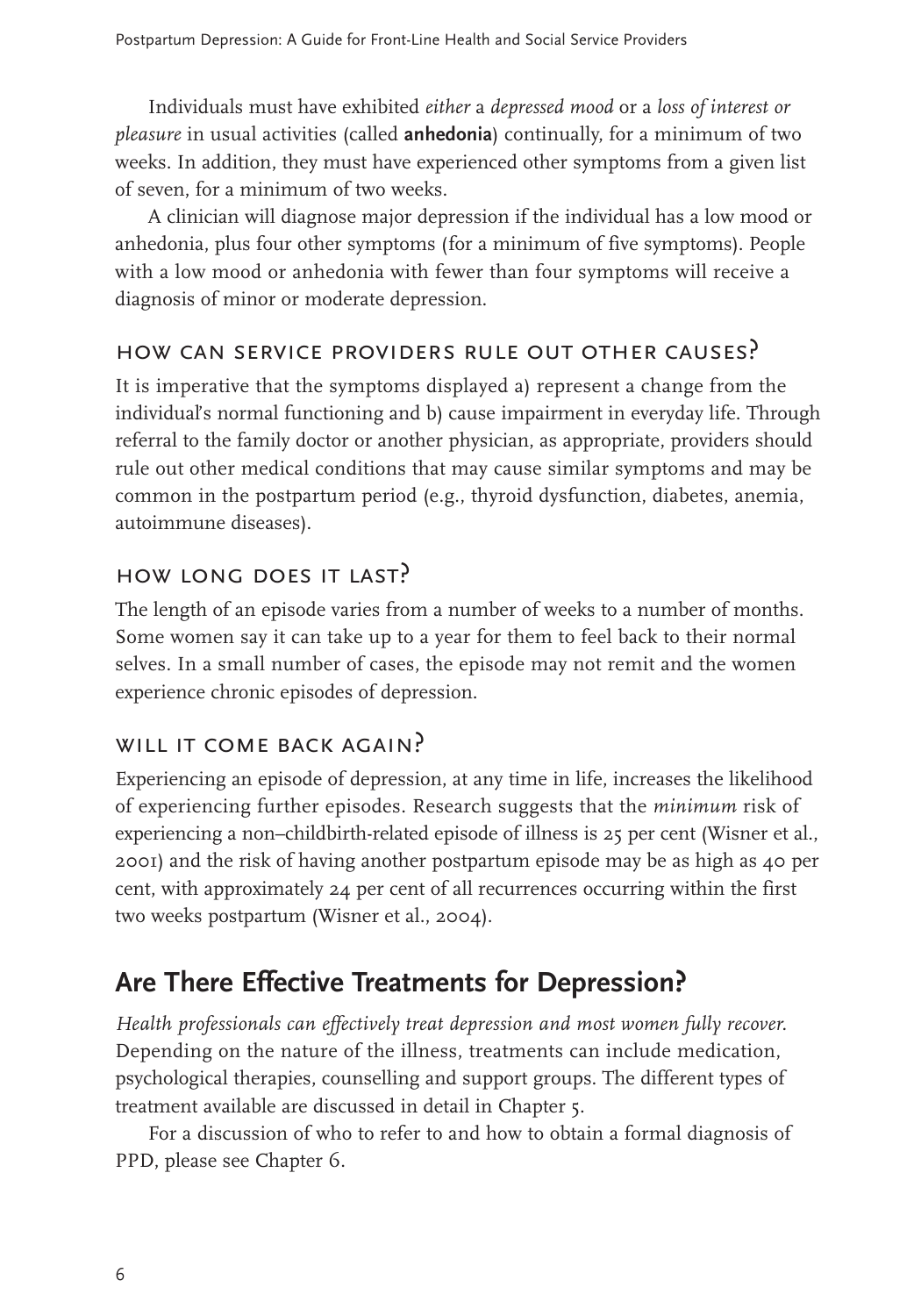#### reluctance to disclose symptoms

Women may not be willing to admit to experiencing depressive symptoms for a myriad of reasons, which are discussed in Chapter 3. They may hesitate to talk about how they are feeling because they don't recognize that their symptoms are due to a major mental illness, or because they think they are bad mothers because they are not coping. Or they may feel embarrassed, guilty or resentful, worry about being labelled or stigmatized as mentally ill, or worry that others might minimize or dismiss their fears and concerns. Some cultures do not perceive depression following childbirth as a medical problem that requires intervention. As a result, some women would not seek treatment, or their immediate family would deal with the problem (Oates et al., 2004).

A service provider working with new mothers needs to be aware of the different ways in which depressive symptoms may be presented.

Individuals differ in the *types* of symptoms they experience, the *degree* to which they are affected, and the *manner* and *degree* to which they may disclose symptoms.

Depressive episodes range in severity: some individuals have mild cases through to extremely severe episodes. Irrespective of meeting formal criteria for depression, any woman requires help if she has symptoms that cause her distress, cause problems in her daily living or could become worse.

#### **Different Clinical Presentations of Depressive Symptoms**

#### depressed mood

Women often do not admit to being depressed. They may use other words to convey being depressed, such as despondent, low, sad, irritable, restless, numb or empty. The woman may be tearful or cry more than usual, or say that she is past the stage of crying because she is so empty. Often women express strong feelings of inadequacy, particularly regarding their abilities as a mother, and talk about their inability to cope or fear of being labelled as "a bad mother." They may compare themselves with other new moms or female relatives, which increases their feelings of inadequacy.

In some cases, a woman will not disclose that she has psychological problems but will instead focus on physical symptoms. The mother may complain to her doctor or public health nurse of stomach ache, headache or backache. Some women simply cannot disclose their psychological state, and find that focusing on physical symptoms is a more comfortable means of conveying their distress. Other women will focus on the health of the baby, making repeated visits to the doctor's or nurse's office with physical concerns, even if the doctor or nurse has said that the baby is fine.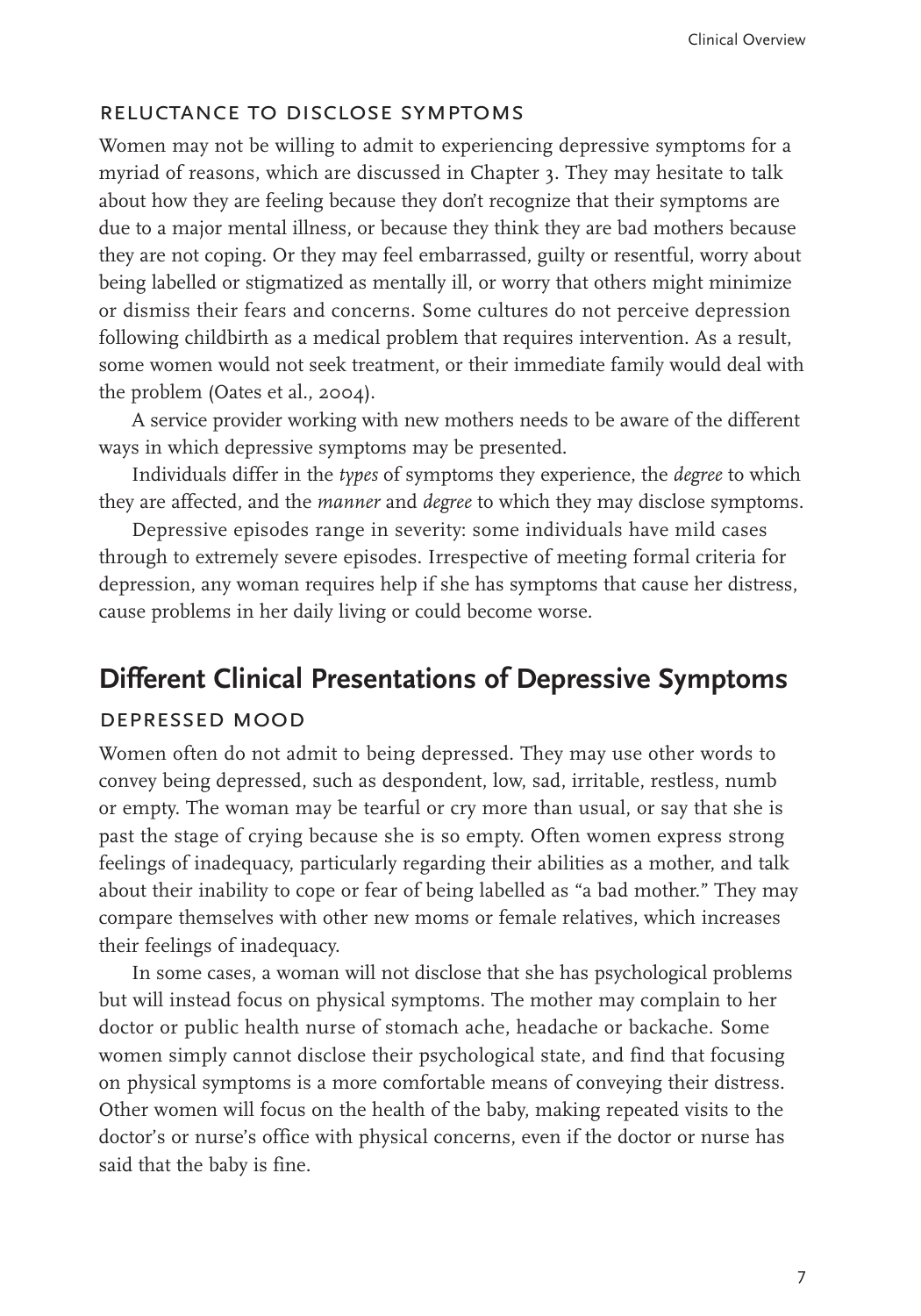#### **Depression with anxiety**

It is very common for women experiencing PPD to also exhibit anxiety. Within the context of a PPD, the mother may experience anxiety about the baby's health or her own ability as a mother or concern over how she will cope with childcare responsibilities.

While anxiety is a common feature of depression, some individuals exhibit *only* anxiety. That is, they experience anxious feelings but *do not* have depressed mood or loss of interest or pleasure. (Please see discussion of postpartum anxiety on page 11.)

#### **ANHEDONIA**

Women with PPD may lose interest or no longer enjoy activities that used to give them pleasure, such as being with the baby, watching a favourite television program, reading or spending time with a partner, family or friends.

## weight changes and appetite

Health professionals usually define the symptom of weight change as a significant weight gain or loss (in the absence of actively dieting). However, this can be hard to assess in new moms whose weight will change after having a baby. Service providers may prefer to inquire about women's *desire* for and *enjoyment* of food; for example, do they still want food (even if they don't have time to prepare something), do they enjoy it and still like their favourite items?

#### sleep disturbance

Sleep disturbance is a common symptom of depression. However, this is extremely difficult to gauge in new moms. Service providers may prefer to ask about a mom's ability to sleep or get rest when she has the opportunity—for example, can she sleep when the baby falls asleep; or if someone else is watching the baby, can she sleep, nap or rest? Does she have difficulty falling asleep? Does she wake in the middle of the night and can she fall back to sleep? Does she have difficulty waking up in the morning and does she feel refreshed after sleep?

#### **FATIGUE**

It is hard to estimate the real extent of tiredness in new moms. The fatigue associated with depression is a *prevailing* sense of exhaustion *irrespective* of the amount of sleep or rest obtained.

### psychomotor retardation or agitation

Psychomotor retardation refers to physical feelings of being slowed down, moving slowly or experiencing sluggishness. Psychomotor agitation refers to feelings of being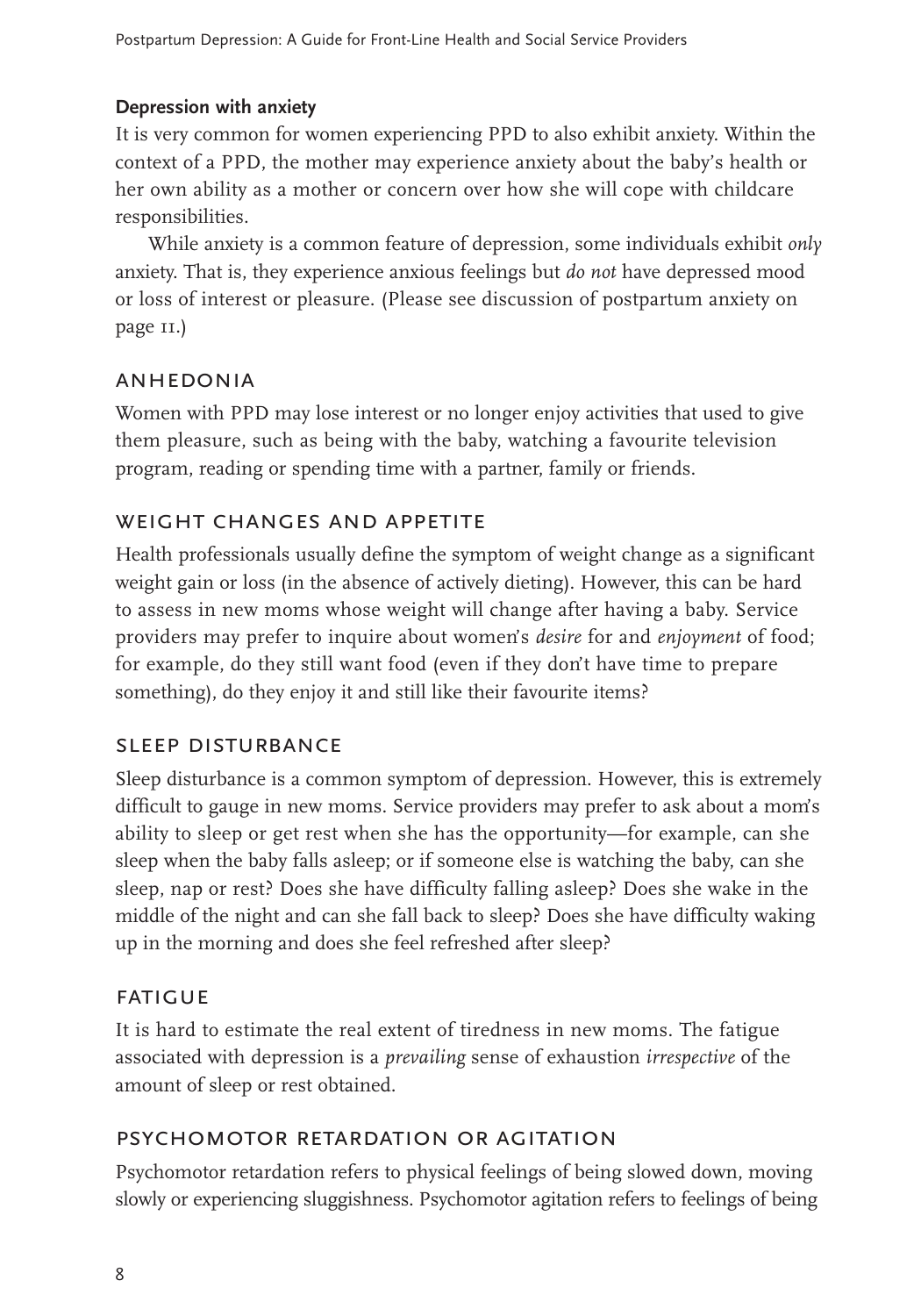restless, jumpy and on edge. As well as the mother feeling like this, other people will likely have noticed the movements too, and may have commented on them.

# excessive feelings of guilt or worthlessness

Some individuals have excessive and inappropriate feelings of guilt or worthlessness. This does not just relate to being ill, but is much more severe. They may negatively interpret everyday activities as confirming their low sense of worth; for example, "The other mothers don't talk to me because I don't deserve to have friends because I'm such a bad person." These women may feel guilt to delusional proportions; for example, some women may feel that they are responsible for world poverty or something bad happening to someone else.

### diminished concentration, inability to "think straight"

Clinicians variously describe lack of concentration as slowed thinking, inability to concentrate on the task at hand, being unable to finish a job or having trouble making simple decisions. Some women complain that they "can't think straight" when confronted by the simplest of tasks.

#### recurrent thoughts of death or suicide

Thoughts of death or suicide are a common feature of depressive illness. In many cases, these thoughts express not simply a fear of dying but a preoccupation with death. Women may not explicitly use words such as suicide, death or killing. But they may say things like "The baby and I would be better off dead," or "The world is such an awful place to bring a baby into that we would be better off out of it." Some women feel that they can no longer go on, but cannot bear the thought of leaving the baby behind so would take the baby with them.

Some women have thoughts about hurting the baby that make them feel deeply frightened or ashamed—even though the vast majority would never act on these thoughts. For instance, they might imagine how easy it would be to smother or drown the baby, or throw him or her out of the window. In other cases, women feel it would be a blessing if they went to sleep and didn't wake up, but would not actively do anything to hurt themselves. Some women are obsessed with such thoughts, but most would never act on them. (See Chapter 6.)

Although highly publicized, acts of **infanticide** and suicide are rare in postnatal illness. Infanticide is estimated to occur in one to three in 50,000 births (Brockington & Cox-Roper, 1988; Jason et al., 1983). Health professionals estimate that 62 per cent of mothers who commit infanticide also go on to commit suicide (Gibson, 1982).

Suicide is a risk factor in depressive illness that must be considered. Chapter 6 further discusses assessing risk of suicide.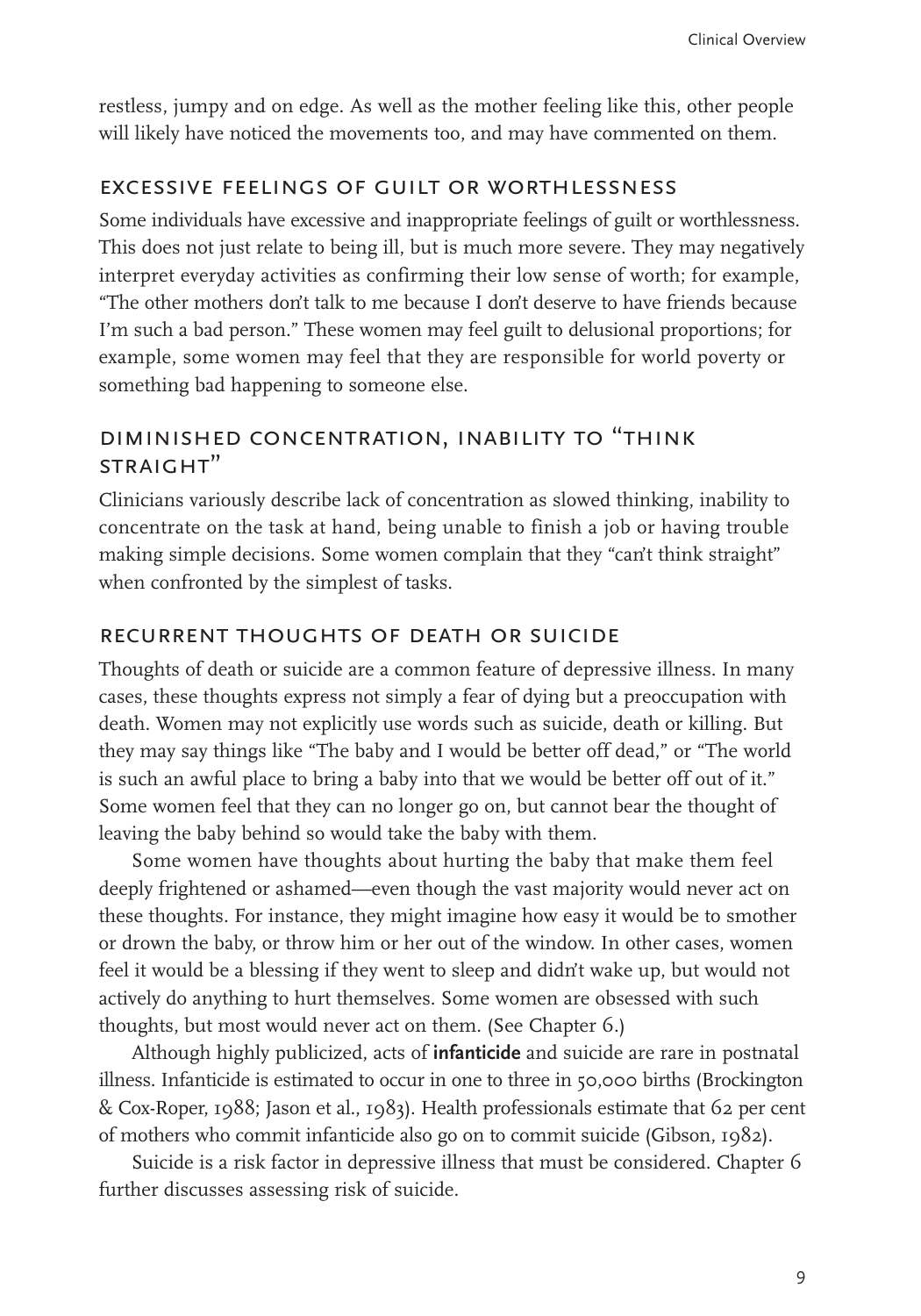# **Other Types of Postpartum Mood Disturbance**

In this section we will describe other mood disorders that can occur following childbirth.

Postpartum **affective disorders** generally involve three categories: the blues (baby blues, maternity blues), PPD, and **puerperal**, or postpartum, psychosis, each having different symptoms and severity and requiring different management (see Table 1–1). This section also discusses anxiety following childbirth.

#### table 1–1

| <b>Condition</b>                | <b>Prevalence</b> | <b>Onset Often During</b>             | <b>Duration</b>         | <b>Treatment</b>                                 |
|---------------------------------|-------------------|---------------------------------------|-------------------------|--------------------------------------------------|
| <b>Blues</b>                    | $30 - 75%$        | Day $3$ or $4$                        | <b>Hours</b><br>to days | No treatment<br>needed other<br>than reassurance |
| Postpartum<br><b>Depression</b> | $10 - 15%$        | Within weeks to<br>12 months          | Weeks to<br>months      | Treatment<br>generally<br>required               |
| Puerperal<br><b>Psychosis</b>   | $0.1 - 0.2 \%$    | Within 2 weeks,<br>usually first week | Weeks to<br>months      | Hospitalization<br>usually required              |

Common Postpartum Mood Disturbances: Summary of Onset, Duration & Treatment

Table adapted with permission from Nonacs & Cohen, 1998.

## postpartum, or "baby," blues

Postpartum blues are the most common perinatal mood disturbance, affecting an estimated 30 to 75 per cent of women. The blues tend to appear in the first few hours to days after birth, usually peaking on day three or four. The symptoms only last a few days and generally cease within a week. Typically, the blues appear in a woman who is happy but experiences increased "emotional" responses to stimuli. She may change rapidly from being happy to tearful, and have inexplicable spells of irritability, weepiness, anxiety and sleep and appetite disturbances. Researchers have suggested that some of these effects may result from the rapid hormonal changes occurring.

The blues are mild, generally requiring no treatment other than support and reassurance. By definition, blues do not last longer than two weeks. And while most women remain well thereafter, up to 20 per cent of women with the blues develop major depression within the first year of having a baby. In some cases, women's symptoms worsen and become depression, while others can recover from the blues and then subsequently experience depression.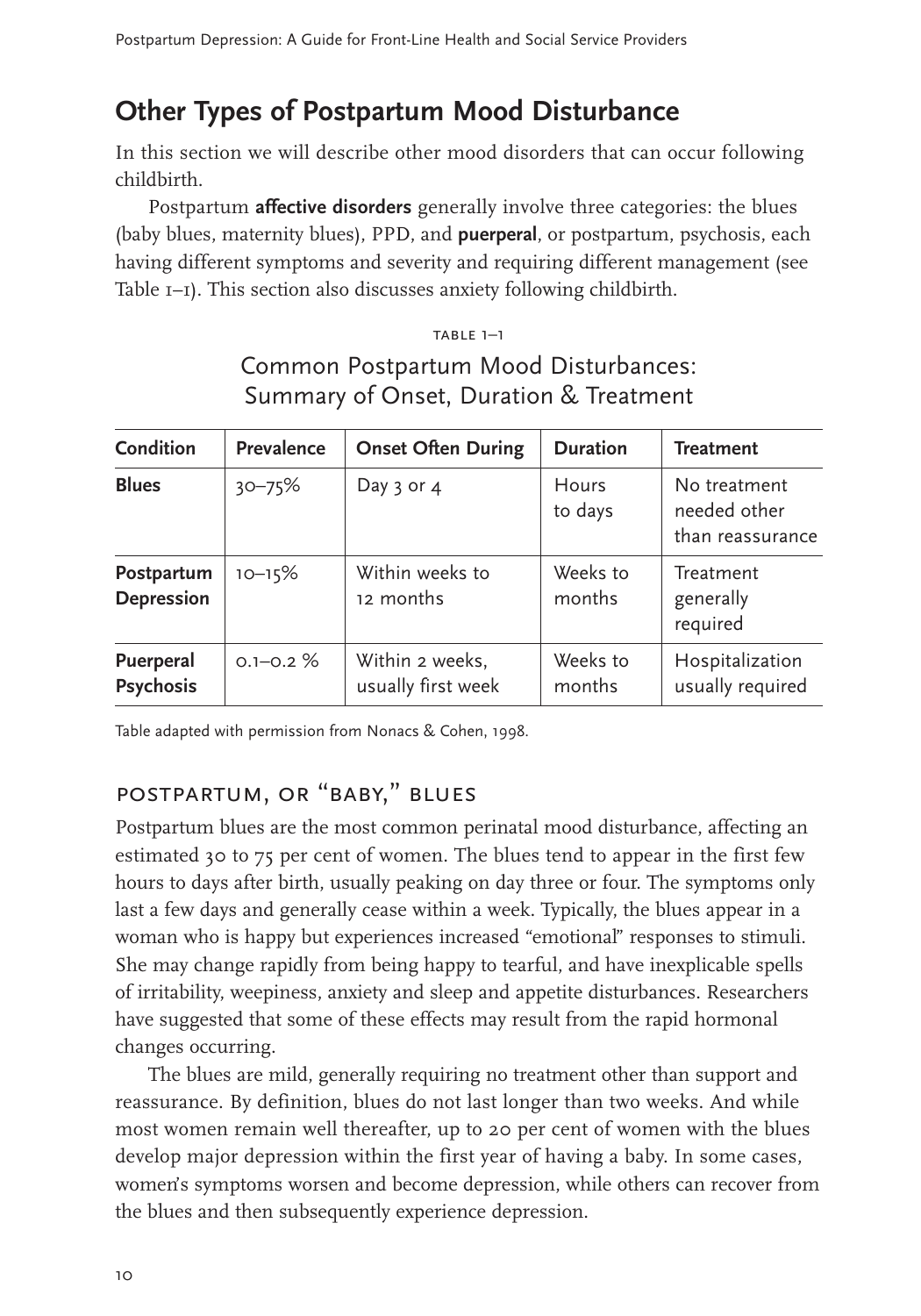#### postpartum pinks

While "the blues" refers to mood lability (or changes in mood from happy to sad), some women experience mild elation, or "the pinks," following childbirth; again, this elation lasts for a few hours to days until a more normal level of happiness returns (Glover et al., 1994). Similar to the baby blues, the pinks do not require treatment, and others may not notice the pinks if they view mild elation as a "normal" reaction to childbirth.

*In some situations, symptoms of the blues or pinks require clinical attention. One of the core features of both the blues and pinks is that the mood changes are mild and transient. Extremes of either the blues or pinks are definitely a cause for concern prolonged mood changes (longer than a few days) or big mood swings from high to low are indications of a more serious mood disorder developing and will require follow-up (see Chapter 6).*

#### postpartum anxiety

As for depression, anxiety occurring around pregnancy or following the birth of a child is *clinically* no different from anxiety that occurs at any other time. However, research data on postpartum anxiety is limited compared with data on other postpartum disorders. Studies indicate that between four and 15 per cent of women experience anxiety following childbirth (Wenzel et al., 2003; Matthey et al., 2003; Heron et al., 2004).

Some women experience anxiety only during pregnancy, some only following childbirth, and others throughout pregnancy and the postpartum period. In a recent large study of 8,323 pregnant British women, Heron et al. (2004) found that 7.3 per cent of women reported high levels of anxiety during pregnancy, as measured by a self-report questionnaire. Of those women who had high levels of anxiety during pregnancy, 1.4 per cent also scored high levels of anxiety when measured at eight weeks postpartum. Of the women who did not report high levels of anxiety during pregnancy, 2.4 per cent reported high levels of anxiety postpartum.

Many mothers feel anxious, overwhelmed and scared following the birth of their baby. This is understandable given the changes involved in becoming a new parent. However, for some women the level of anxiety is so severe that it interferes with their daily lives, and represents a change in normal character and functioning.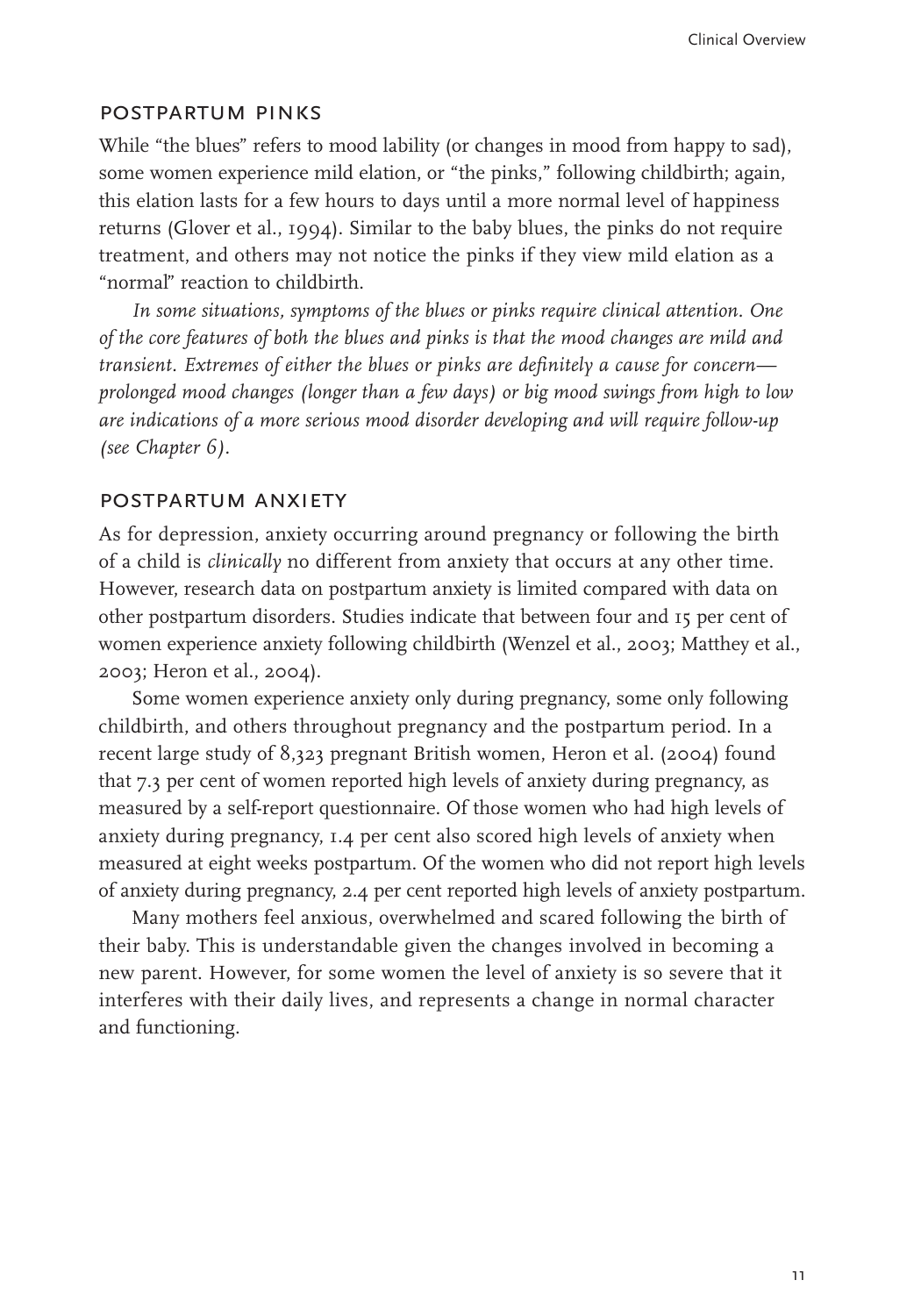#### **DIAGNOSIS**

The formal classification of anxiety disorders in the *DSM-IV* covers a range of disorders that may be specific in nature; that is, a specific phobia (such as fear of heights or spiders), panic disorder or obsessive-compulsive disorder. For some people, no one source or situation causes the anxiety, so clinicians consider their condition to be generalized anxiety.

For some women with postpartum anxiety, the fear or anxiety is general, but for others the symptoms may relate to something more specific (i.e., bathing the baby, taking the baby out in the car, coping with grocery shopping) or the symptoms may focus solely on the child (i.e., is the baby feeding properly and breathing properly, is the woman competent as a mother and able to look after the baby?). The mother's anxiety typically exhibits itself as constant and/or excessive worry, fear or apprehension. She may appear edgy, tense and perpetually keyed up. In some cases, women will avoid certain situations because the fear is so overwhelming.

People with anxiety often describe physical symptoms or panic attacks that accompany the anxiety feelings, including:

- sweating
- palpitations
- nausea
- faintness
- an overwhelming urge to run away.

Women with anxiety problems do not experience the persistently low mood and anhedonia (loss of pleasure) that typifies depression, although as previously stated, mothers with PPD may also feel anxious.

### puerperal, or postpartum, psychosis

In contrast to the blues and PPD, postpartum (or puerperal) psychosis is the most severe and rare form of postpartum mood disorder, with rates of one to two episodes per 1,000 deliveries. The onset of symptoms is rapid, in many cases within 48 to 72 hours after birth, and most cases develop within the first two weeks postpartum. Studies (e.g., Jones & Craddock, 2001) suggest that postpartum psychosis has a genetic or biological cause and is more common in women diagnosed with bipolar disorder or with a family history of mood disorders.

The most common symptoms are extreme depressed or elated mood (mania), similar to that seen in bipolar disorder (or manic depression). Women with puerperal psychosis often fluctuate rapidly between mania and depression, or may experience a "high" (mania) followed by a depression. Women often exhibit bizarre or disorganized behaviour, and are often confused or perplexed.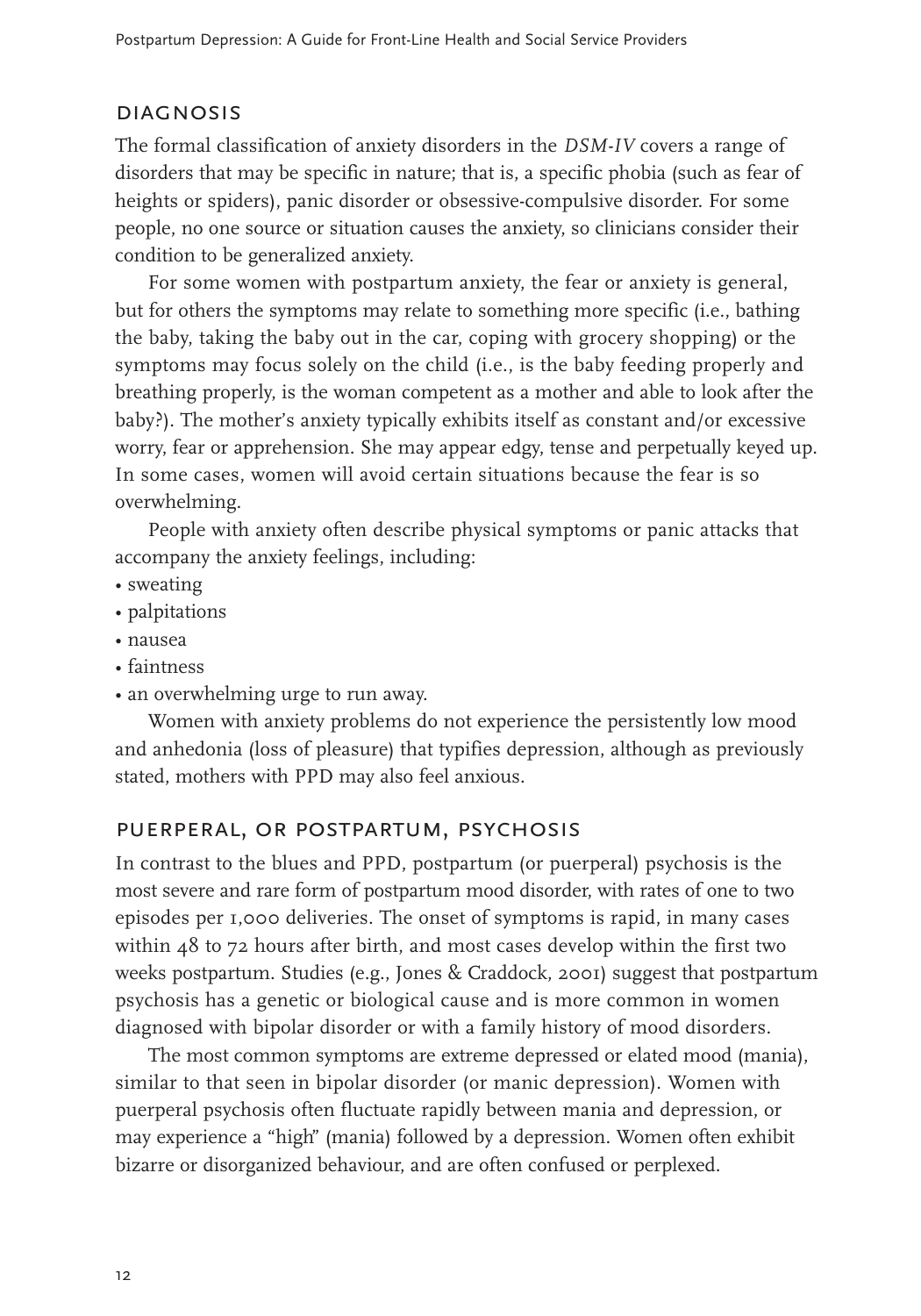Most women with postpartum psychosis experience psychotic symptoms. Clinicians define **delusions** as false fixed beliefs that have no rational basis in reality and that the individual's culture deems unacceptable. Common types of delusions involve persecution, love and guilt, for example. Clinicians define **hallucinations** as *perceptual distortions* that have no external stimulus. The most common hallucinations are auditory (hearing noises or voices that nobody else hears) or visual (seeing things that are not present and that other people cannot see) (Dubovsky & Buzan, 1999). Examples of psychotic symptoms include the mother believing that she or her baby has special powers or superior intelligence (e.g., the mother believes that she will write a best-selling book or that she is a famous artist, the mother thinks that she and her baby could be on television because they are so talented). Some women may hear voices telling them to do things or saying things to them (which may be positive or negative).

As previously stated, cases of infanticide and suicide are rare but are a serious risk in women with postpartum psychosis. The symptoms of postpartum psychosis fluctuate rapidly, and a woman who was lucid and calm upon first interview can be suicidal and psychotic within a matter of hours.

The nature of the psychosis is very unpredictable and even an experienced **psychiatrist** can have difficulty detecting it (see Spinelli, 2004). Any woman exhibiting extreme mood changes (high to low) or psychotic symptoms requires an immediate emergency psychiatric referral (see Chapter 6).